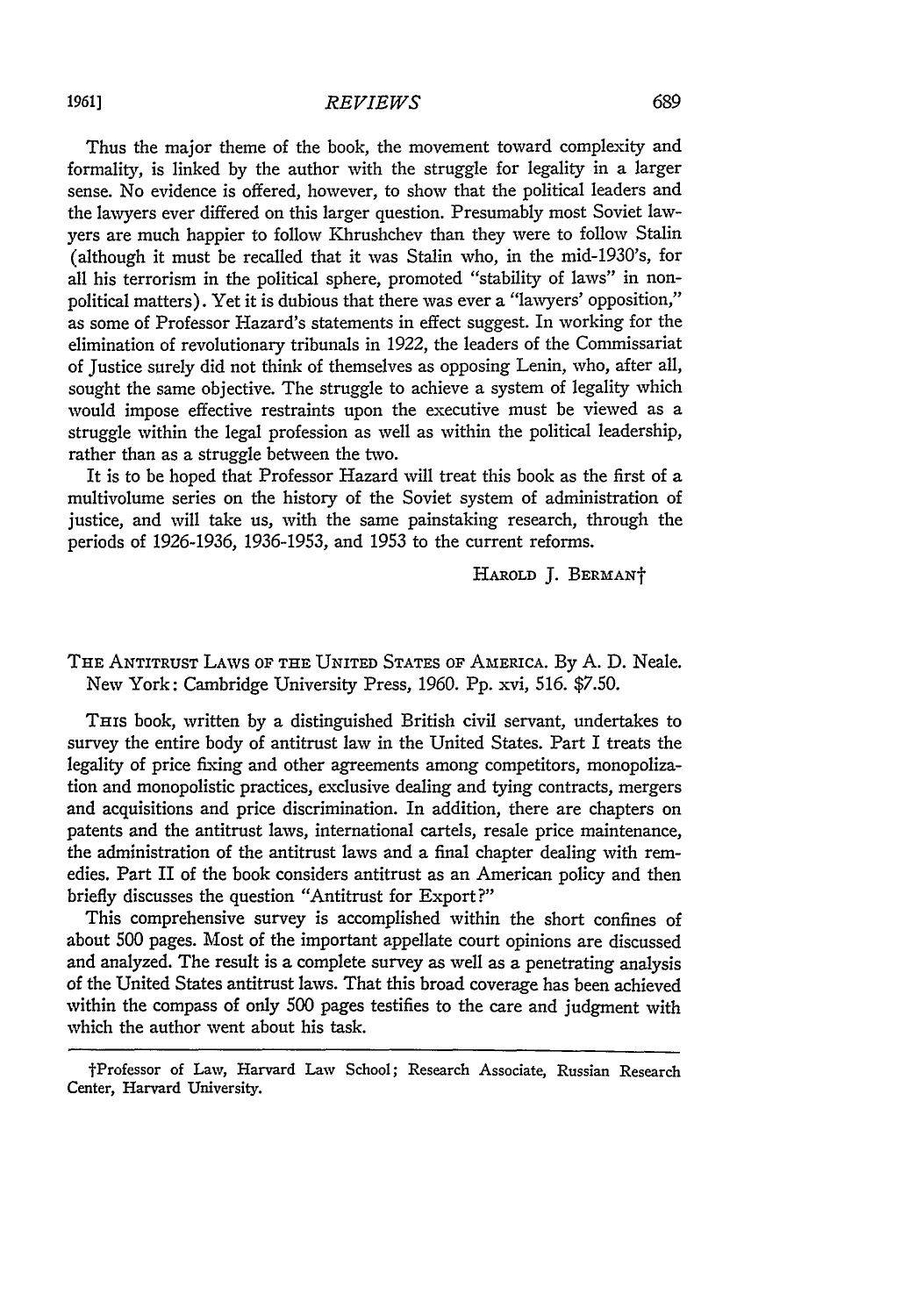To write any text book on all of the law of antitrust in the United States is an exceedingly difficult task, in view of the breadth of scope of the subject and the volatility of the decisional law. As Mr. Neale points out, the genius of the antitrust laws (except for the Robinson-Patman Act) has been that, like the United States Constitution, the statutes are cast in the most general terms. To the courts has been left the task of adapting the generality of the written laws to the changing requirements of a dynamically expanding economy. Accordingly, any book about antitrust is doomed to be outdated in some aspects almost from the moment of publication. Mr. Neale's volume is no exception. Though just published, it was written in the middle '50s before the campaign of the Antitrust Division and the Federal Trade Commission to enforce Section 7 of the Clayton Act reached high gear. The seven-page treatment of Section **7,2** in the light of the events of the past three or four years, is wholly inadequate.

On the whole, Mr. Neale's volume exhibits a most sensitive appreciation of the judicial process in antitrust cases. He finds the wellspring of America's vigorous antimonopoly policy in our "distrust of all sources of unchecked power."<sup>3</sup> Mr. Neale observes this distrust in many spheres of American life: "It affects public power no less than private and underlies many of the political and constitutional arrangements of the United States."4 In Britain, on the other hand, "the possession of power by established authorities arouses a much lesser degree of anxiety **...** the emphasis is much more on the use of power."5

In his treatment of single-firm monopolization, the author contends that possession of the power by a single firm to exclude competitors and to fix prices is to be tested by the rule of reason.<sup>6</sup> Otherwise, he states, the putative monopolist may be guilty even though his monopoly was "thrust upon him." This leads him to the conclusion that:

[T]he legal task of the courts'under section 2 of the Sherman Act is to apply the Rule of Reason to a diagnosis of the intent of firms which achieve a monopoly position.7

Mr. Neale's use of capital letters for the rule of reason would seem to be a step in a direction toward canonizing it. There is danger that it will become, like Saint Paul, "all things to all men" in order that it "might by all means save some."8 In any event, it is difficult to imagine how the rule of reason could be applied to a "diagnosis of **...** intent" in any antitrust proceeding. If the author means only that reason, as distinguished from Reason, is to be used in analyzing evidence bearing on the defendant's intent, he will hardly have contributed to any reader's understanding of the problem.

<del>. . .</del>

<sup>2.</sup> **Pp.** 207-14.

<sup>3.</sup> P. 422.

<sup>4.</sup> *Ibid.*

*<sup>5.</sup>* P. 475.

**<sup>6.</sup> Pp. 95-99.**

**<sup>7.</sup>** P. **99.**

<sup>8.</sup> **1** Corinthians, c. 9, v. 22.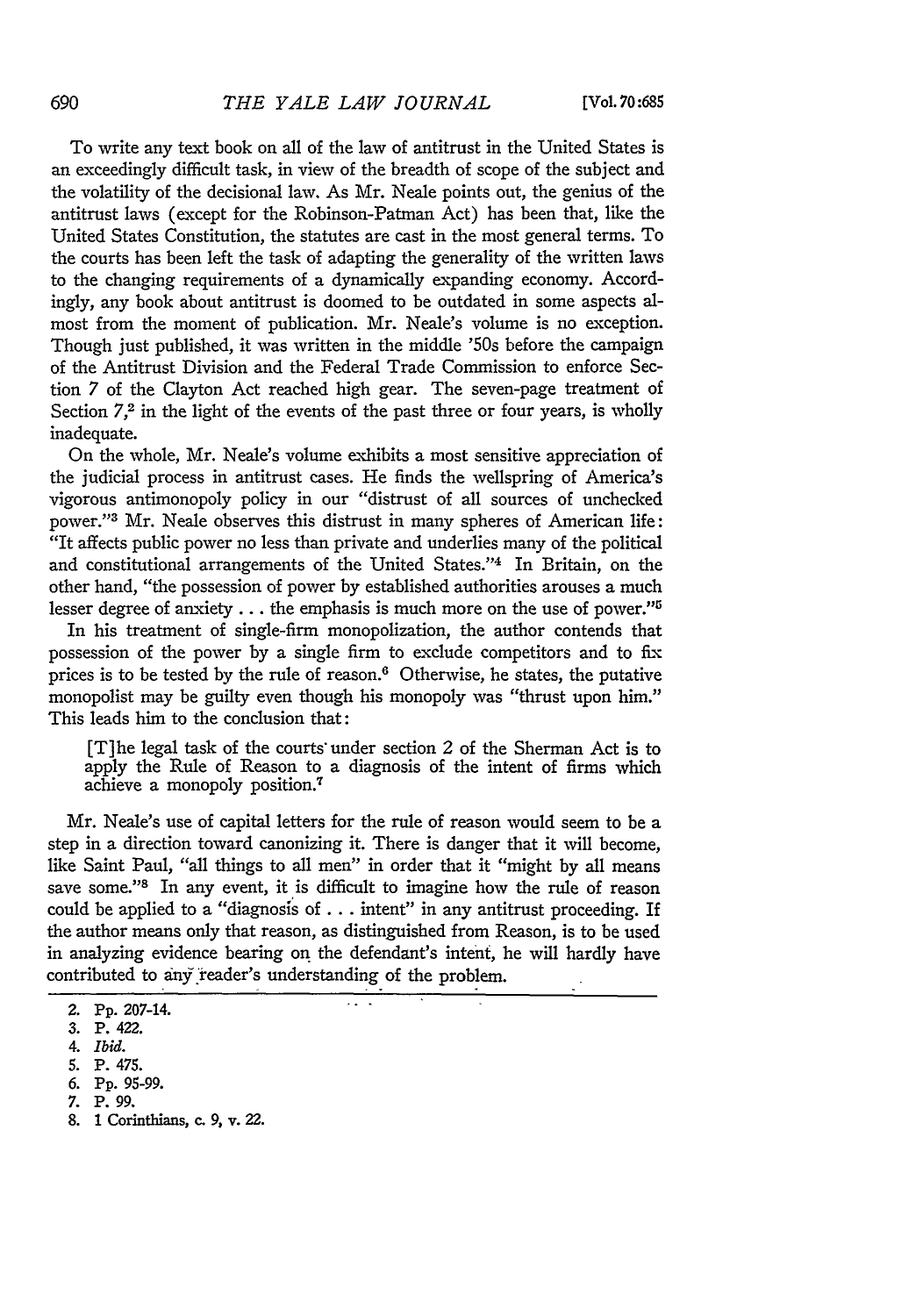Mr. Neale returns to firmer ground in suggesting that the "illegal intent"9 of a monopolist may be nothing more than an "element of positive drive."'<sup>10</sup> And he is careful to warn his English readers of the subtleties in the law on intent in antitrust cases. In fact, he might have risked being more explicit by stating that "intent" in monopolization cases may mean nothing more than that the defendant acted with deliberation.

Mr. Neale concludes his chapter on the law of monopolization by stating:

Thus the test of illegal intent is likely to vary with the degree of danger that the courts see in the alleged monopolist's power as well as with historical shifts in economic and social beliefs. Intent is assessed in the light of power.<sup>11</sup>

In finding that intent is assessed in the light of power, Mr. Neale leans towards Judge Hand's approach in *United States v. Aluminum Co. of America.12* On the other hand, if he had concluded that power is to be assessed in the light of the accused's intent, he would have found equally persuasive authority in *United States v. United States Steel Corp.'3*

It is no doubt a source of distress to those who view Section 2 as primarily an instrument of economic policy to read that the element of intent plays a part in the decisions. The fact remains, however, despite Mr. Neale's confusing reference to the rule of reason, that he has impressive judicial authority to support his thesis.

The author reveals a sensitive ear for the nuances in antitrust in America. In discussing the district court's opinion dealing with remedies in *United States v. United Shoe Machinery Corp.,14* in which Judge Wyzanski declined to grant the Government's request for dissolution of the defendant, Mr. Neale writes:

It seems probable that what Judge Wyzanski called the "caution and humility" of the courts in this respect commend themselves to public opinion generally in the United States, for Americans often tend to take a romantic view of the achievements and efficiency of large industrial organizations even while they take a suspicious view of their power. To have the power condemned in the courts as illegal, and its exercise beset **by** complex injunctions, while the organization itself remains intact, is a solution which reflects this ambivalence of attitude pretty closely.<sup>15</sup>

It seems to me that Mr. Neale has put his finger on the most difficult aspect of the antitrust judicial process. That which he characterizes as an American "ambivalence of attitude," zealots have termed the Achilles heel of antitrust. To these partisans, to paraphrase Mr. Justice Jackson in *International Salt*

12. 148 F2d 416 *(2d* Cir. 1945).

<sup>9.</sup> P. 129.

**<sup>10.</sup>** P. 97.

<sup>11.</sup> P. 129.

<sup>13. 251</sup> U.S. 417 (1920).

<sup>14. 110</sup> F. Supp. *295* (D. Mass. 1953).

**<sup>15.</sup>** P. *436.*